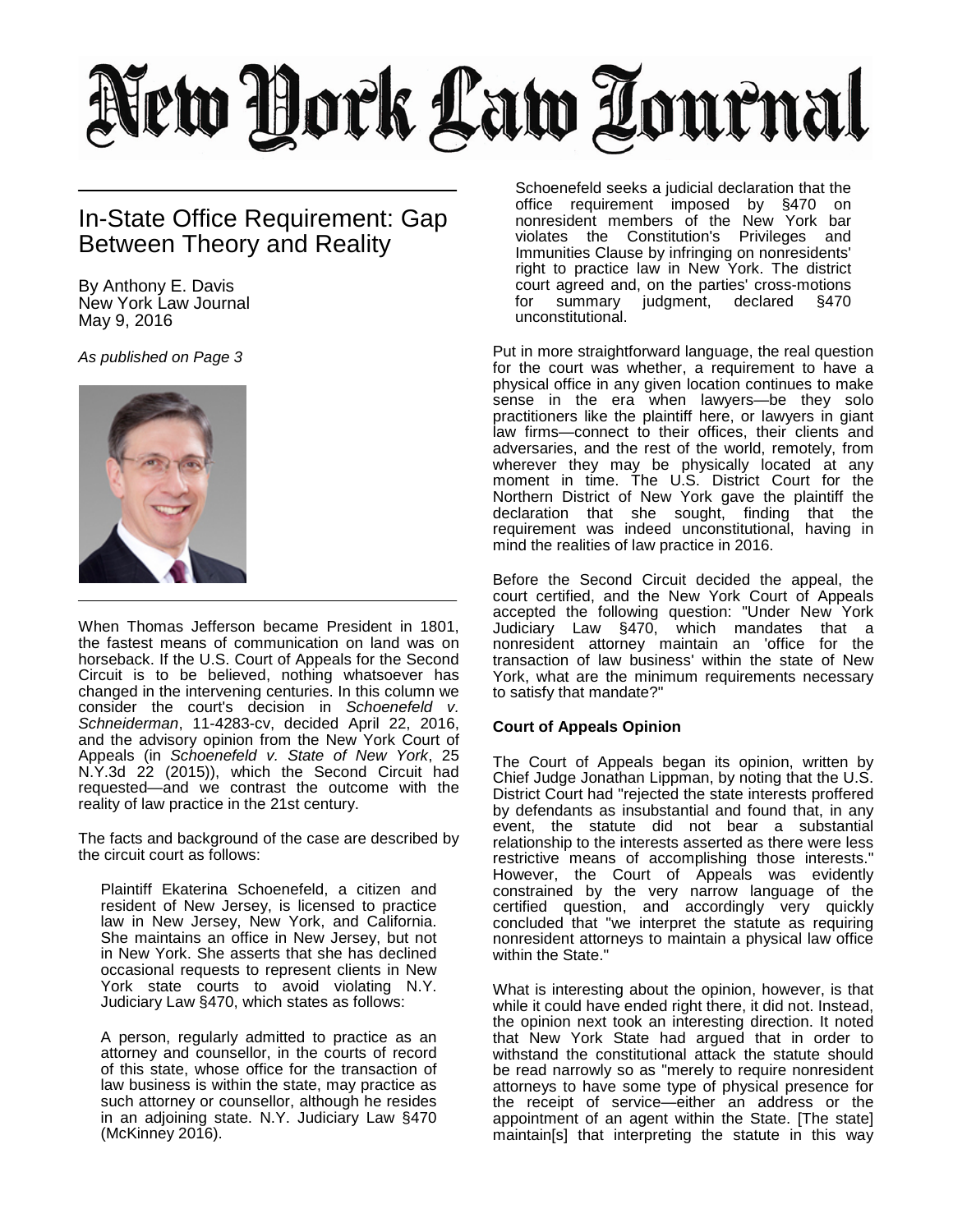would generally fulfill the legislative purpose and would ultimately withstand constitutional scrutiny."

The court then reviewed the history of N.Y. Judiciary Law §470, from its original incarnation in 1862 to the present. The opinion pointedly noted that, along the way, in *Matter of Gordon* (48 NY2d 266 [1979]) the Court of Appeals had invalidated the residency requirement for New York lawyers. However, the opinion could not avoid pointing out that the service of process provision was not addressed when the statute was amended to conform to the Gordon decision. Most interesting, however, and most pointed, was the language with which the opinion closed:

The State does have an interest in ensuring that personal service can be accomplished on nonresident attorneys admitted to practice here. However, it is clear that service on an out-ofstate individual presented many more logistical difficulties in 1862, when the provision was originally enacted. The CPLR currently authorizes several means of service upon a nonresident attorney, including mail, overnight delivery, fax and (where permitted) email…Under our own Court rules, the admission of attorneys who neither reside nor have full-time employment in the State is conditioned upon designating the clerk of the Appellate Division in their department of admission as their agent for the service of process for actions or proceedings brought against them relating to legal services offered or rendered (see Rules of Ct of Appeals [22 NYCRR] §520.13 [a]). Therefore, there would appear to be adequate measures in place relating to service upon nonresident attorneys and, of course, the legislature always remains free to take any additional action deemed necessary.

Given the constraints of its limited role in the matter, it is hard to imagine a clearer plea from the Court of Appeals to the Second Circuit to uphold the decision of the U.S. District Court, notwithstanding the Court of Appeals' recognition that its necessarily narrow answer to the certified question might lead to a different outcome. But apparently this message, and the limitations on its role, was lost on a majority of the circuit court, which concluded its review of the advisory opinion by determining that "Because the Court of Appeals' response to our certified question does not moot Schoenefeld's constitutional challenge to §470, we proceed to address her claim and conclude that it fails on the merits."

The majority decision, after an extensive review of the case law on the privileges and immunities clause, concluded that even though "[i]n some circumstances, a facial classification is enough, by itself, to manifest a proscribed intent…not every facial distinction between state residents and nonresidents will admit an inference of protectionist purpose. Indeed, in *McBurney* [*v. Young*, 133 S. Ct. 1709] the Supreme Court did not find [a] facial distinction between

residents and nonresidents sufficient to admit an inference of protectionist purpose…"

Here the majority held that "the in-state office requirement was not enacted for the protectionist purpose of burdening nonresident attorneys in practicing law in New York. Rather, it was enacted to ensure that every licensed New York lawyer, whether a state resident or not, could practice in the state by providing a means for the nonresident attorney to establish a physical presence in the state (and therefore place for service) akin to that of a resident attorney."

The closest that the Second Circuit came to addressing the realities of how law is practiced in the 21st century was to find that the plaintiff "fails to show that the burden on a nonresident of maintaining an office in New York is greater than the burden on a resident of maintaining a home (and frequently a home and office) in New York. In any event, the Privileges and Immunities Clause 'does not promise nonresidents that it will be as easy for [them] as for residents to comply with a state's law (citation omitted).'"

In a spirited, but carefully reasoned dissent, Circuit Judge Peter Hall criticized the majority for "inject[ing] an entirely novel proposition into our Privileges and Immunities Clause jurisprudence" that to prevail the nonresident must "[make] out a prima facie case of discriminatory intent." Instead he recognized that the plaintiff "has established that the New York statute has protectionist aims, and the State's proffered justifications for the discrimination fail to survive scrutiny."

After an exhaustive discussion of why the majority's position was not supported by the cases on which it relied, he pointedly noted that "the Supreme Court has rejected the argument that an in-state office requirement is necessary to ensure the availability of attorneys for court proceedings as 'unnecessary and irrational.' *Frazier v. Heebe,* 482 U.S. 641, 649 (1987)." Here, and at several other places in his dissent, Judge Hall also noted that in the earlier proceedings before the circuit court, which had led it to request the advisory opinion from the New York Court of Appeals, the circuit court had itself reached the opposite conclusion to that set out in the majority's decision. Also notable, in the closest reference to the way in which many lawyers customarily practice today—that is, remotely—Hall referred to the fact that the majority in part had reached its decision because the plaintiff had not actually demonstrated as a fact that a "nonresident's burden of maintaining an office in New York is greater than a resident's burden of maintaining a home in New York. As a factual matter, the majority's conclusion that the law poses no undue burden on nonresident attorneys directly conflicts with our findings earlier in this case."

Finally, he concluded, "The State of New York has chosen to discriminate against nonresident attorneys with regard to their right to pursue a common calling,